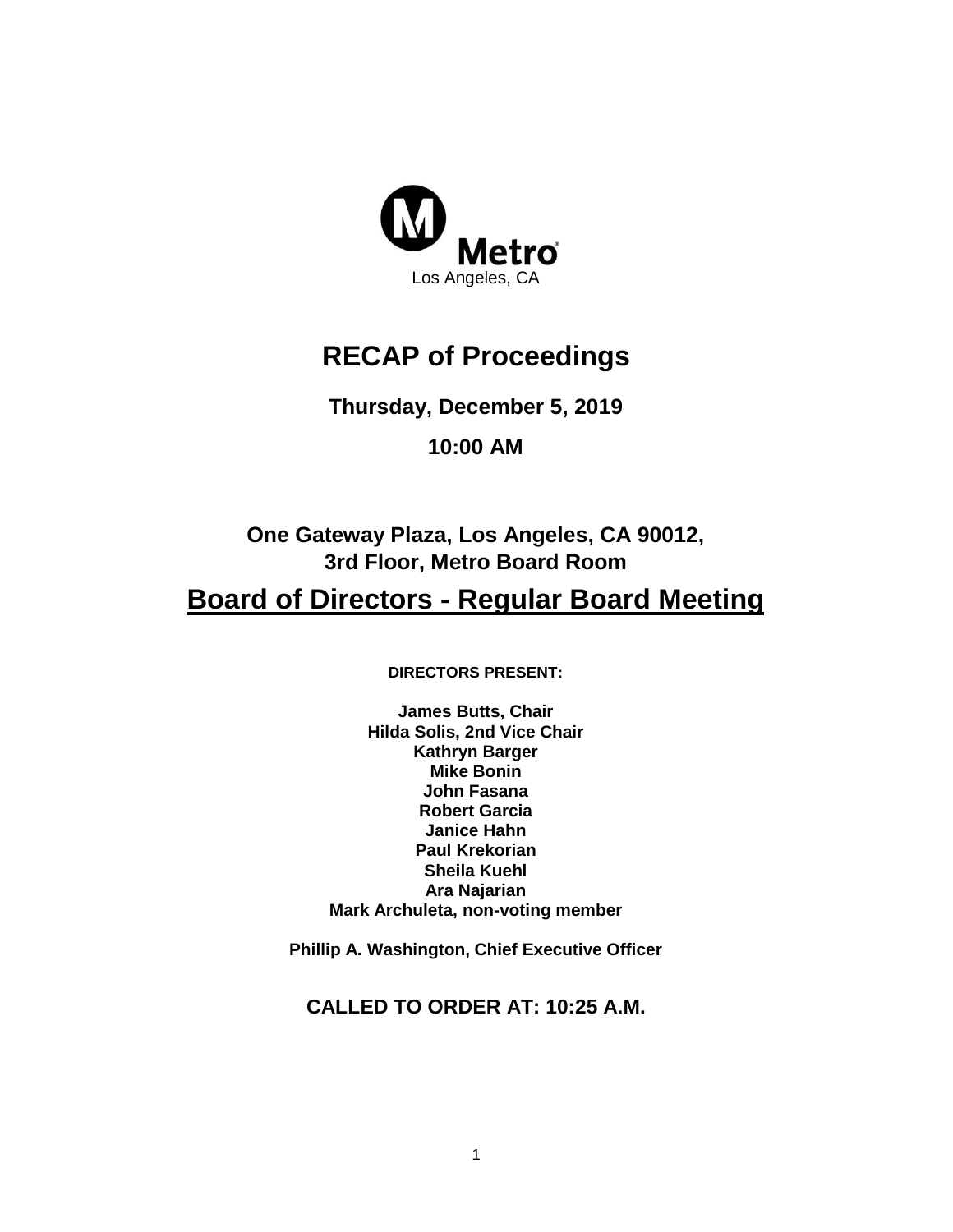# **ROLL CALL**

1. APPROVED Consent Calendar Items: 2, 9, 10, 13, 14, 16, 18, 24, 25, 26, 27, 31, 35, 36, and 37

Consent Calendar items were approved by one motion except for Item 27 which was held by a Director for discussion and separate action.

| JF | $PK$   MB |  |  |  | RG   SK   EG   JB   HS   JH   KB   JDW | <b>MRT</b> | <b>AN</b> |
|----|-----------|--|--|--|----------------------------------------|------------|-----------|
|    |           |  |  |  |                                        |            |           |

### **2. SUBJECT: MINUTES 2019-0800**

APPROVED ON CONSENT CALENDAR Minutes of the Regular Board Meeting held October 24, 2019.

### **3. SUBJECT: REMARKS BY THE CHAIR 2019-0857**

RECEIVED remarks by the **Chair.**

|  | <b>MB</b> | <b>RG</b> | SK   EG | <b>JB</b> | HS | <b>JH</b> | <b>KB</b> | <b>JDW</b> | <b>MRT</b> | <b>AN</b> |
|--|-----------|-----------|---------|-----------|----|-----------|-----------|------------|------------|-----------|
|  |           |           |         |           |    |           |           |            |            |           |

### **4. SUBJECT: REPORT BY THE CHIEF EXECUTIVE OFFICER 2019-0858**

RECEIVED report by the **Chief Executive Officer.** 

| JF | PK MB |  |  |  | RG   SK   EG   JB   HS   JH   KB   JDW | <b>MRT</b> | <b>AN</b> |
|----|-------|--|--|--|----------------------------------------|------------|-----------|
|    |       |  |  |  |                                        |            |           |

| $PK = P$ . Krekorian | $HS = H$ . Solis    | $KB = K$ . Barger         | RG = R. Garcia |
|----------------------|---------------------|---------------------------|----------------|
| $JF = J$ . Fasana    | $JB = J.$ Butts     | $JDW = J$ . Dupont-Walker |                |
| $JH = J$ . Hahn      | $EG = E$ . Garcetti | $MRT = M$ . Ridlev-Thomas |                |
| $MB = M.$ Bonin      | $SK = S$ . Kuehl    | $AN = A$ . Naiarian       |                |

**LEGEND: Y = YES, N = NO, C = HARD CONFLICT, S = SOFT CONFLICT ABS = ABSTAIN, A = ABSENT, P = PRESENT**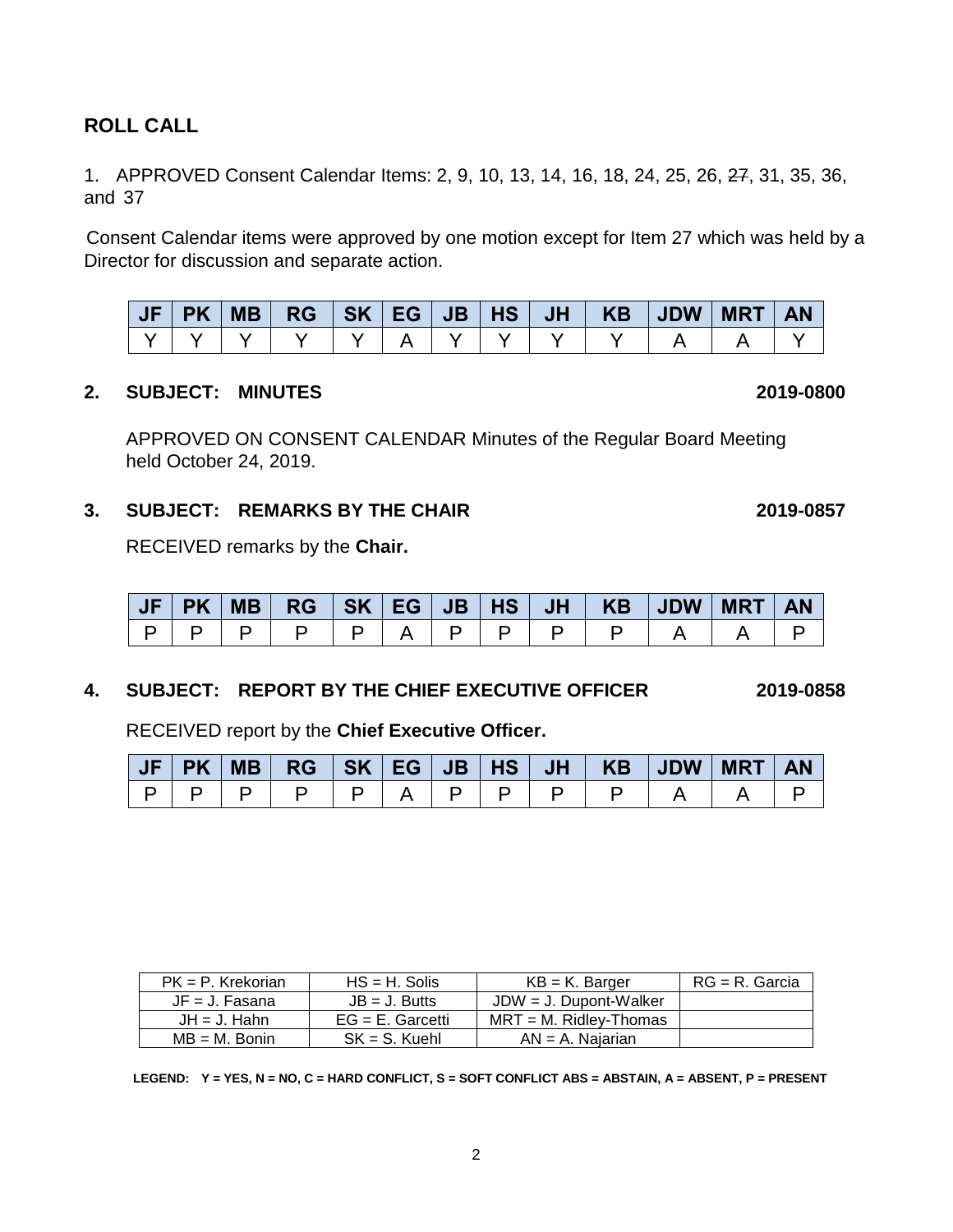# **7. SUBJECT: MEASURE R ORDINANCE PRELIMINARY 10-YEAR 2019-0629 REVIEW AND POTENTIAL AMENDMENTS**

RECEIVED AND FILED the Measure R Ordinance Preliminary Ten-Year Review AS AMENDED by the following motions:

### Motion by Directors Butts, Hahn, Solis, Barger and Dupont-Walker:

Instruct Staff to provide monthly progress reports on the development of a process to implement a "Transfer" Amendment to the Measure R Ordinance.

The first report should be brought forward in the January Board cycle and should include preliminary recommendations for Metro staff to develop a detailed process that identifies the steps and responsibilities.

### Motion by Director Bonin:

Instruct staff to include in this process updating the Measure R Ordinance to reflect current Board policies, including relevant sustainability and complete streets policies.

|  |  |  |  |  | JF PK MB  RG  SK EG JB HS JH   KB  JDW MRT | <b>AN</b> |
|--|--|--|--|--|--------------------------------------------|-----------|
|  |  |  |  |  |                                            |           |

### **9. SUBJECT: LONE HILL TO WHITE DOUBLE TRACK 2019-0519**

APPROVED ON CONSENT CALENDAR:

- A. the programming of \$7.5 million in Measure R 3% commuter rail funds for final design including third party costs of the Lone Hill to White (LHW) Double Track Project; and
- B. AUTHORIZED the Chief Executive Officer to negotiate and execute all agreements for the LHW final design.

# **10. SUBJECT: THIRD PARTY REQUEST FOR DEVIATIONS FROM 2019-0618 SYSTEMWIDE STATION DESIGN STANDARDS POLICY**

APPROVED ON CONSENT CALENDAR Third Party Request for Design Deviation from Systemwide Station Design Standards.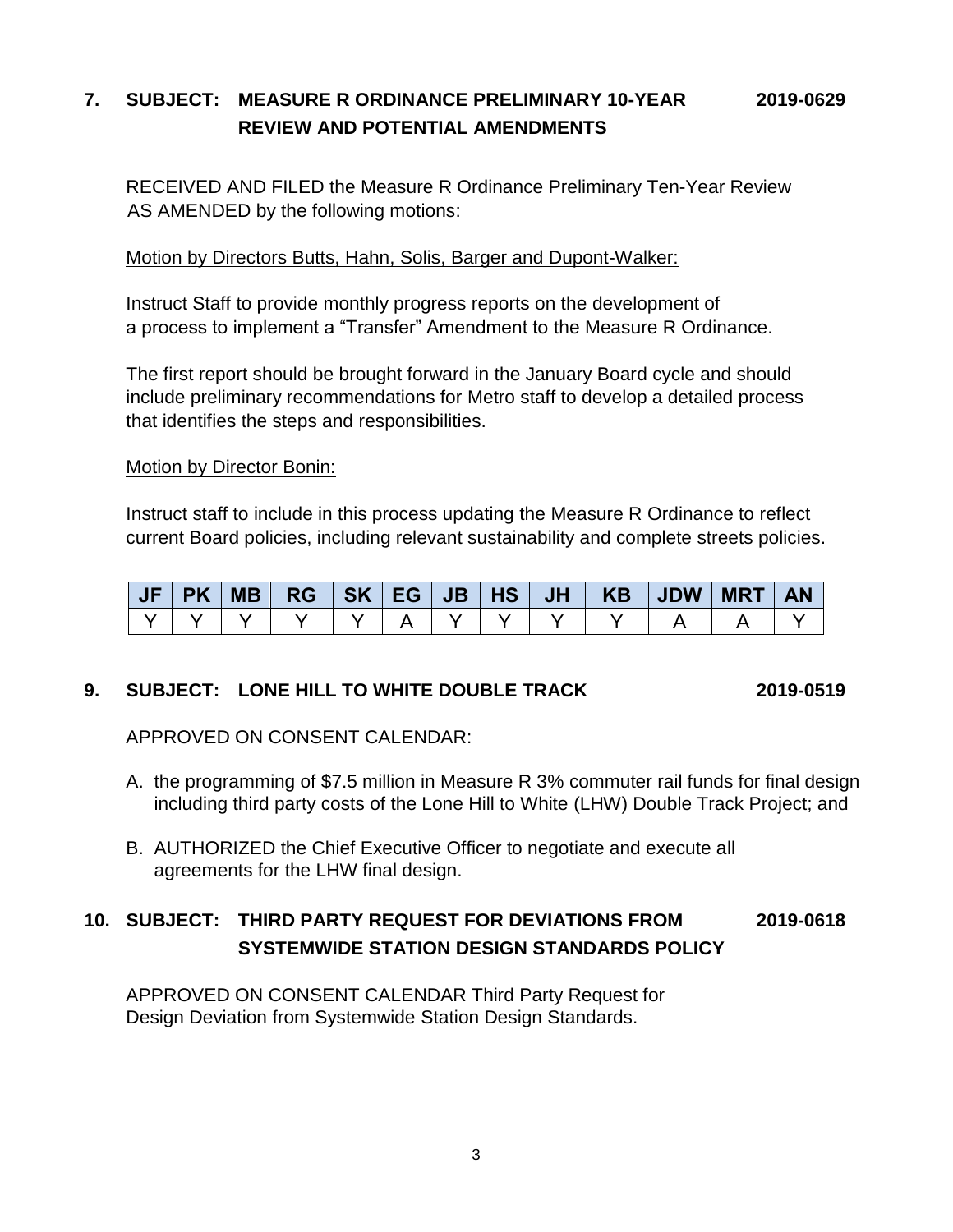### **11. SUBJECT: EXPO/CRENSHAW JOINT DEVELOPMENT 2019-0624**

AUTHORIZED the Chief Executive Officer to execute an amendment to the Exclusive Negotiation Agreement and Planning Document with Watt Companies, doing business as WIP-A, LLC, and the County of Los Angeles for 12 months with the option to extend for an additional four months for the joint development of 1.77 acres of Metro-owned property and 1.66 acres of County-owned property at the Expo/Crenshaw Station.

| $\mathsf{U}$ | <b>PK</b> | <b>MB</b> | <b>RG</b> | SK . | <b>EG</b> | JB' | <b>HS</b> | <b>JH</b> | <b>KB</b> | <b>JDW</b> | <b>MRT</b> | <b>AN</b> |
|--------------|-----------|-----------|-----------|------|-----------|-----|-----------|-----------|-----------|------------|------------|-----------|
|              |           |           |           |      |           |     |           |           |           |            |            |           |

# **13. SUBJECT: I-405 SEPULVEDA PASS (PHASE 1) EXPRESSLANES 2019-0659 PROJECT APPROVAL/ENVIRONMENTAL DOCUMENT, CONCEPT OF OPERATIONS, AND DESIGN DEVELOPMENT CONTRACT AWARD**

AUTHORIZED ON CONSENT CALENDAR the Chief Executive Officer to award and execute a 36-month, firm fixed price Contract No. AE61156000 to WSP USA, Inc. in the amount of \$27,494,005.21 for Architectural and Engineering services to produce the I-405 Phase 1 Sepulveda Pass ExpressLanes Project Approval/Environmental Document, the Concept of Operations report and 30% design, subject to resolution of protest(s), if any.

|  |  |  |  |  | JF   PK   MB   RG   SK   EG   JB   HS   JH   KB   JDW   MRT | <b>AN</b> |
|--|--|--|--|--|-------------------------------------------------------------|-----------|
|  |  |  |  |  |                                                             |           |

# **14. SUBJECT: GRANT ASSISTANCE 2019-0661**

AUTHORIZED ON CONSENT CALENDAR the Chief Executive Officer to award and execute a 36-month, firm fixed price Contract No. PS63023000 to WSP USA, Inc. in the amount of \$6,372,356 for preparing 84 grant applications and 40 additional grant applications as well as optional tasks, such as greenhouse gas analysis, drone and aerial photography, and simulations. This will support Metro and local jurisdiction grant applications to discretionary federal and state funding opportunities, subject to resolution of protest(s), if any.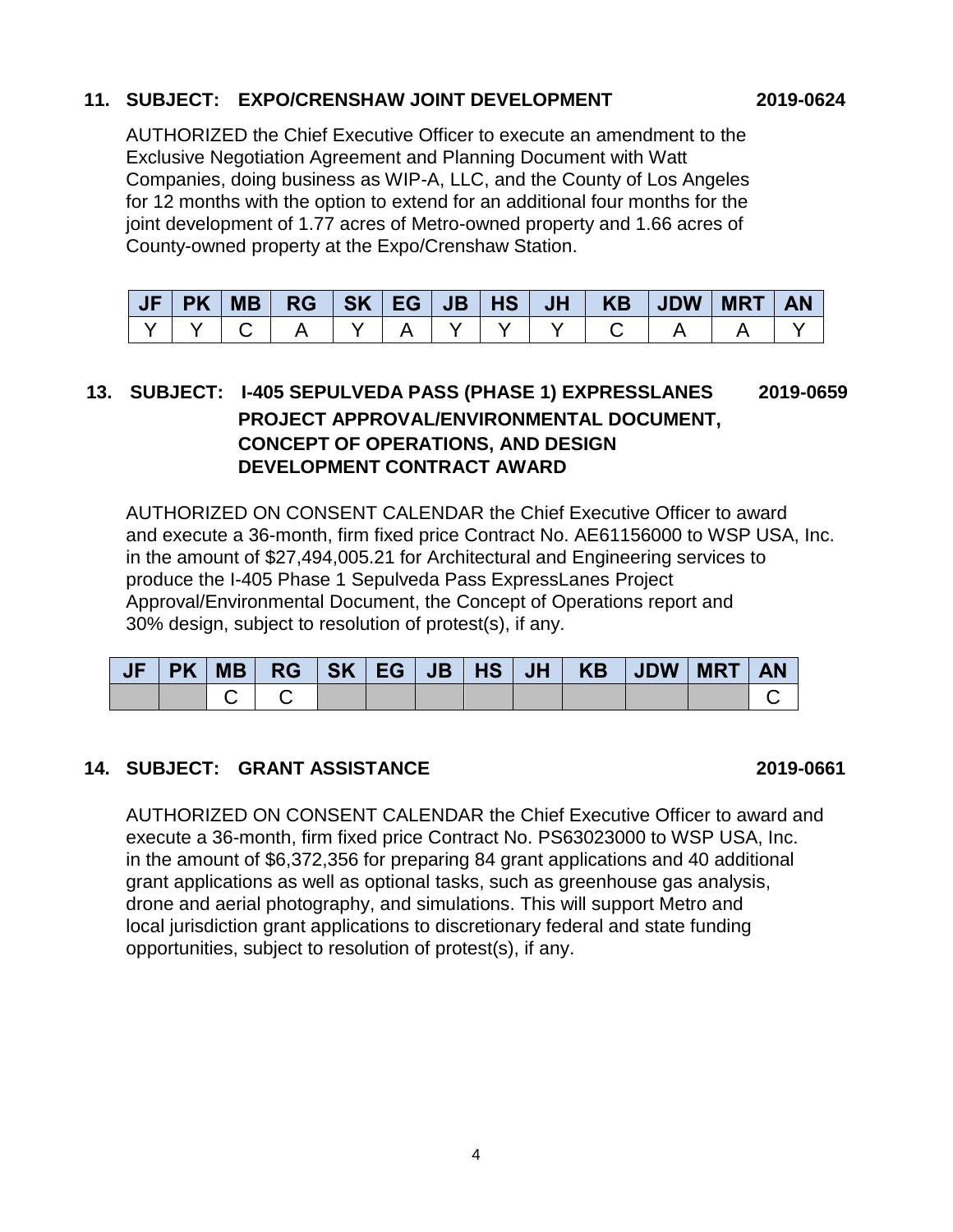# **16. SUBJECT: SR-71 GAP CLOSURE PROJECT CONSTRUCTION, 2019-0703 PHASE 1**

APPROVED ON CONSENT CALENDAR:

- A. the programming of \$105,072,000 in local funds for the construction of Phase 1; and
- B. AMENDED the 2009 Long Range Transportation Plan to restate the project's southern limit from Rio Rancho Road to the Los Angeles/San Bernardino County Line (SBCL).

# **17. SUBJECT: MEASURE M MULTI-YEAR SUBREGIONAL PROGRAM - 2019-0740 GATEWAY CITIES SUBREGION**

APPROVED:

- A. programming of \$27,764,900 in Measure M Multi-Year Subregional Program (MSP) - I-605 Corridor "Hot Spot" Interchange Improvements Program (Expenditure Line 61); and
- B. AUTHORIZING the Chief Executive Officer (CEO) or his designee to negotiate and execute all necessary agreements for approved projects.

|  |  |  |  |  | JF PK MB  RG  SK EG JB HS JH   KB  JDW | <b>MRT</b> |  |
|--|--|--|--|--|----------------------------------------|------------|--|
|  |  |  |  |  |                                        |            |  |

# **17.1 SUBJECT: MEASURE M MULTI-YEAR SUBREGIONAL PROGRAM - 2019-0860 GATEWAY CITIES SUBREGION**

WITHDRAWN motion by Directors Garcia, Hahn and Solis that the Board direct the Chief Executive Officer to:

A. In accordance with Metro Board policy, re-evaluate for funding the "active transportation" project elements deemed ineligible in the first round of SR-91/I-405/I-605 "Hot Spots" MSP funding, contrary to Board policy, in order for such elements to be eligible for and awarded funding in this first round.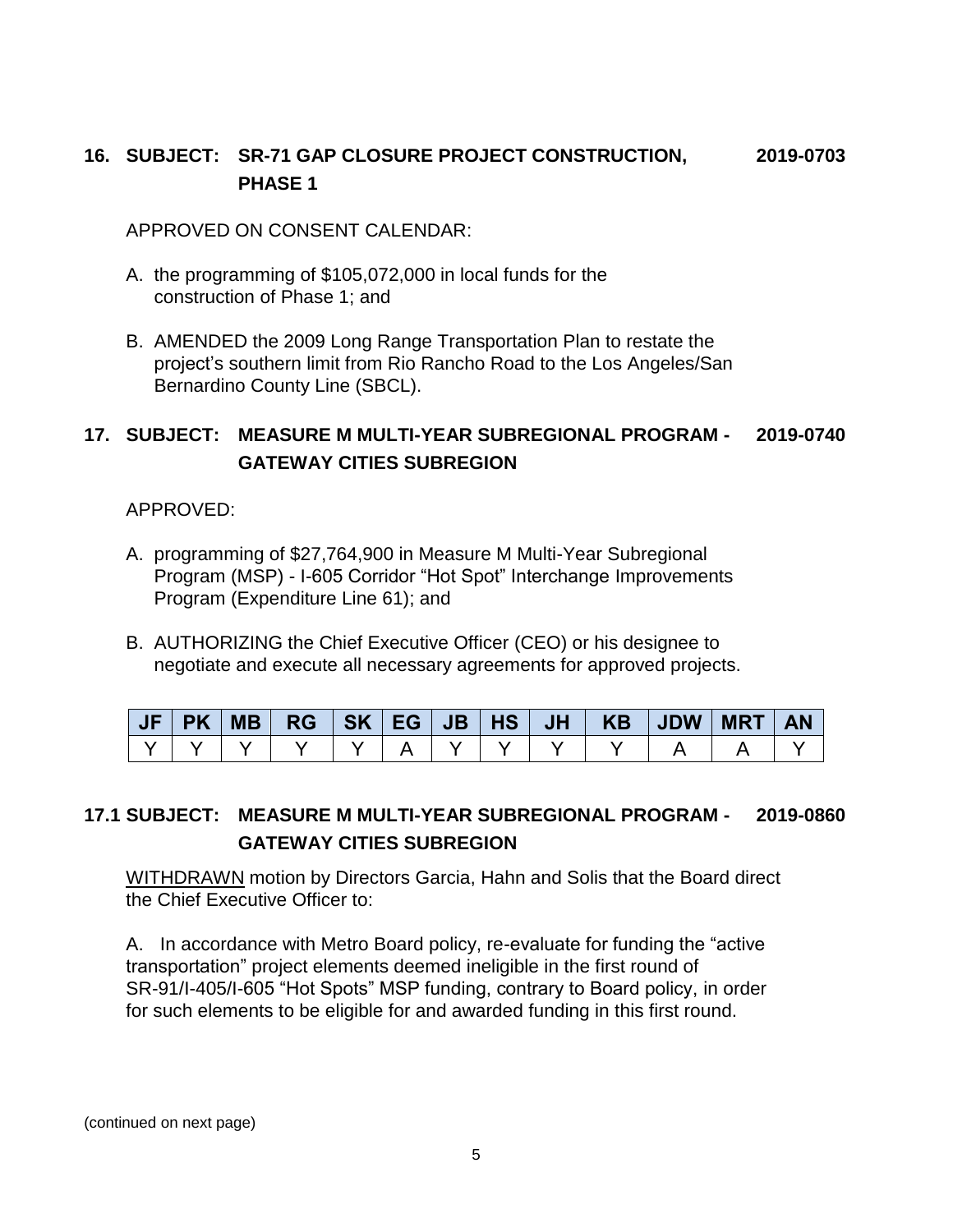B. Collaborate with the Gateway Cities COG to develop a long-term approach to ensure that the transportation needs of all constituents within the "Hot Spots" project area can be met, with an emphasis on moving people, and not just vehicles, in evaluating projects for funding, and

C. Identify new sources of funding to allocate toward the Gateway Cities Subregion's ATP and Subregional Equity Program MSPs.

As part of Metro staff's January 2020 response to Motion 51 (October 2019), include recommendations that take into account Board-adopted policies, including Motion 38.3 (June 2017) and the 2028 Strategic Plan.

# **18. SUBJECT: TRANSIT AND INTERCITY RAIL CAPITAL PROGRAM 2019-0758 GRANT APPLICATIONS**

AUTHORIZED ON CONSENT CALENDAR the Chief Executive Officer to prioritize projects, commit funding match and submit grant applications to California's Transit and Intercity Rail Capital Program as detailed in Attachment A.

# **20. SUBJECT: MUNICIPAL ADVISORS 2019-0757**

AUTHORIZED the Chief Executive Officer to award six-year bench Contract Nos. PS64441000A through PS64441000J with the firms listed in Attachment A for municipal advisory services and execute task orders under these contracts for a total not-to-exceed amount of \$6,590,000 effective January 1, 2020 through December 31, 2025, subject to the resolution of protest(s) if any.

| UF | <b>PK</b> |  |  |  |  | <b>MRT</b> |  |
|----|-----------|--|--|--|--|------------|--|
|    |           |  |  |  |  |            |  |

# **22. SUBJECT: ORAL REPORT ON A LINE OPENING AND UPDATE ON 2019-0581 RIGHT OF WAY CLEANLINESS**

RECEIVED oral report on A Line Opening and Update on Right of Way Cleanliness.

|    |  |  |                                                                                                                             |  |  | JF PK MB  RG  SK EG JB HS JH   KB  JDW MRT AN |  |
|----|--|--|-----------------------------------------------------------------------------------------------------------------------------|--|--|-----------------------------------------------|--|
| D. |  |  | $\begin{array}{c c c c c c} \hline \textbf{I} & \textbf{D} & \textbf{I} & \textbf{D} & \textbf{I} & \textbf{D} \end{array}$ |  |  |                                               |  |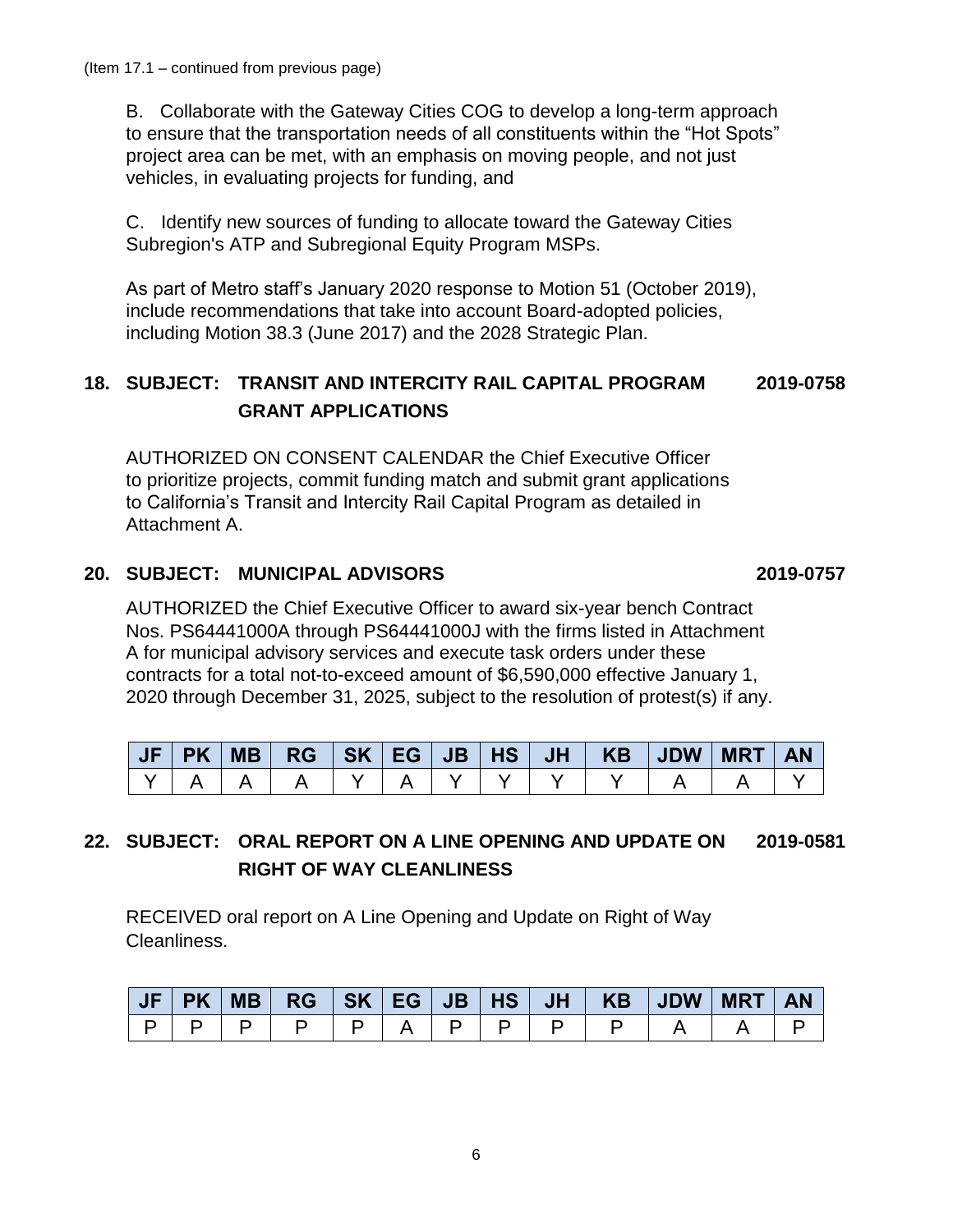# **23. SUBJECT: ENGINEERING SUPPORT FOR RAIL MAINTENANCE 2019-0728 SERVICES**

AUTHORIZED the Chief Executive Officer to execute Contract Modification No. 4 to Contract No. PS46172000, with Gannett Fleming Transit & Rail Systems, for engineering support of rail maintenance to exercise the first-year option, for an amount of \$5,000,000, increasing the total contract not-to-exceed amount from \$16,000,000 to \$21,000,000, through April 2021.

**JF PK MB RG SK EG JB HS JH KB JDW MRT AN** Y | Y | C | C | Y | A | Y | Y | C | Y | A | A | Y

### **24. SUBJECT: SHOP TOWELS (WYPALLS) 2019-0742**

AUTHORIZED ON CONSENT CALENDAR the Chief Executive Officer to award a two-year, Indefinite Delivery, Indefinite Quantity (IDIQ) Contract No. CY63850000 to JWL Supplies, the lowest responsive and responsible bidder for Shop Towels (Wypalls). The Contract one-year base amount is \$686,565 inclusive of sales tax, and the one-year option amount is \$730,453, inclusive of sales tax, for a total contract amount of \$1,417,018, subject to resolution of protest(s), if any.

### **25. SUBJECT: LIQUID WASTE REMOVAL SERVICES 2019-0777**

AUTHORIZED ON CONSENT CALENDAR the Chief Executive Officer to award a five-year, firm fixed unit rate Contract No. OP64570000 to Western Environmental Services for Liquid Waste Removal Services in an amount not-to-exceed \$6,961,410, effective December 16, 2019, subject to resolution of protest(s), if any.

# **26. SUBJECT: MEMBERSHIP ON METRO SAN GABRIEL VALLEY 2019-0752 SERVICE COUNCIL**

APPROVED ON CONSENT CALENDAR Leonard Pieroni for membership on Metro's San Gabriel Valley Service Council.

# **27. SUBJECT: ORDINANCE FOR ENFORCEMENT OF TOLL VIOLATIONS 2019-0628 FOR THE METRO EXPRESSLANES**

APPROVED amendment to Title 7 of the Ordinance for Enforcement of Toll Violations (Attachment A). The ordinance will become effective January 5, 2020.

|  |  |  |  |  |  | <b>AN</b> |
|--|--|--|--|--|--|-----------|
|  |  |  |  |  |  |           |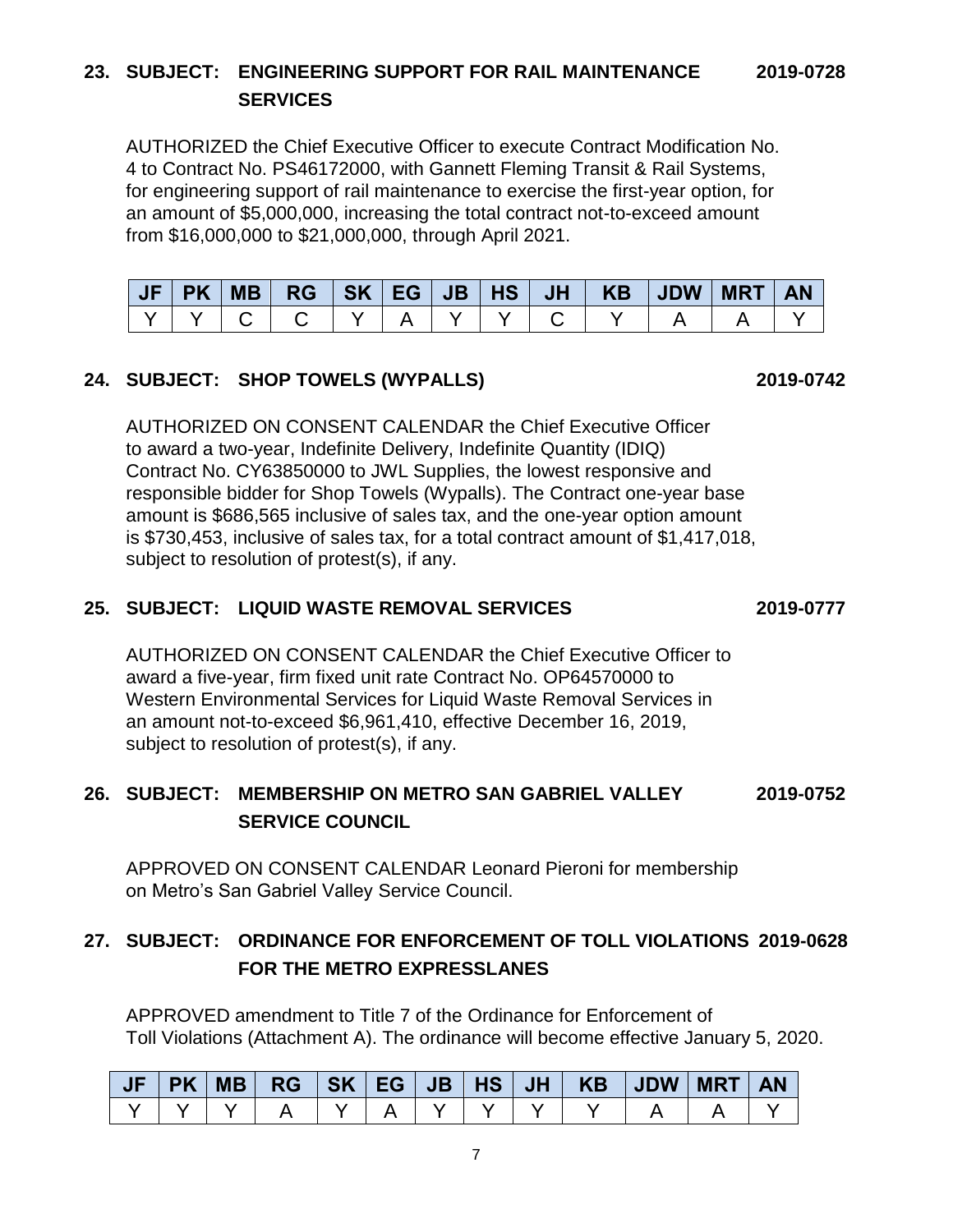### **31. SUBJECT: LINK UNION STATION PROJECT 2019-0769**

APPROVED ON CONSENT CALENDAR:

- A. FINDING that the use of a construction manager/general contractor (CM/GC) project delivery method for the Link Union Station Project, pursuant to Public Utilities Code Sections 130242, to achieve certain private sector efficiencies by an integrated project delivery team; and
- B. a competitive solicitation of a CM/GC contract(s) to qualified proposers, pursuant to Public Utilities Code Section 130242 (e), whose proposals will be evaluated by utilizing appropriate evaluation criteria (including price) set forth in the solicitation documents.

(REQUIRED 2/3 VOTE OF THE BOARD)

# **34. SUBJECT: METRO WORKFORCE INITIATIVE NOW - LOS ANGELES 2019-0722 (WIN-LA)**

RECEIVED AND FILED the status report on Metro Workforce Initiative Now - Los Angeles (WIN-LA).

|  | MB |  |  | JH | <b>KB</b> | $\vert$ JDW $\vert$ | <b>MRT</b> | <b>AN</b> |
|--|----|--|--|----|-----------|---------------------|------------|-----------|
|  |    |  |  |    |           |                     |            |           |

# **35. SUBJECT: FINANCIAL ADVISORY SERVICES: PRE-PROCUREMENT 2019-0798 AND PROCUREMENT FOR THE SEPULVEDA TRANSIT CORRIDOR PRELIMINARY DEVELOPMENT AGREEMENT**

AUTHORIZED ON CONSENT CALENDAR the Chief Executive Officer (CEO) to:

- A. EXECUTE Modification No. 2 to Task Order No. PS51074-3049000 with Ernst & Young Infrastructure Advisors, LLC, (EYIA) to continue support for development and execution of a contract for a pre-development agreement (PDA) for the Sepulveda Transit Corridor project through contract award, in the amount of \$539,575 increasing the not-to-exceed Task Order value from \$1,099,280 to \$1,638,855; and
- B. INCREASE Contract Modification Authority (CMA) by \$227,915 from \$100,000 to \$327,915 in support of any unforeseen additional level of effort.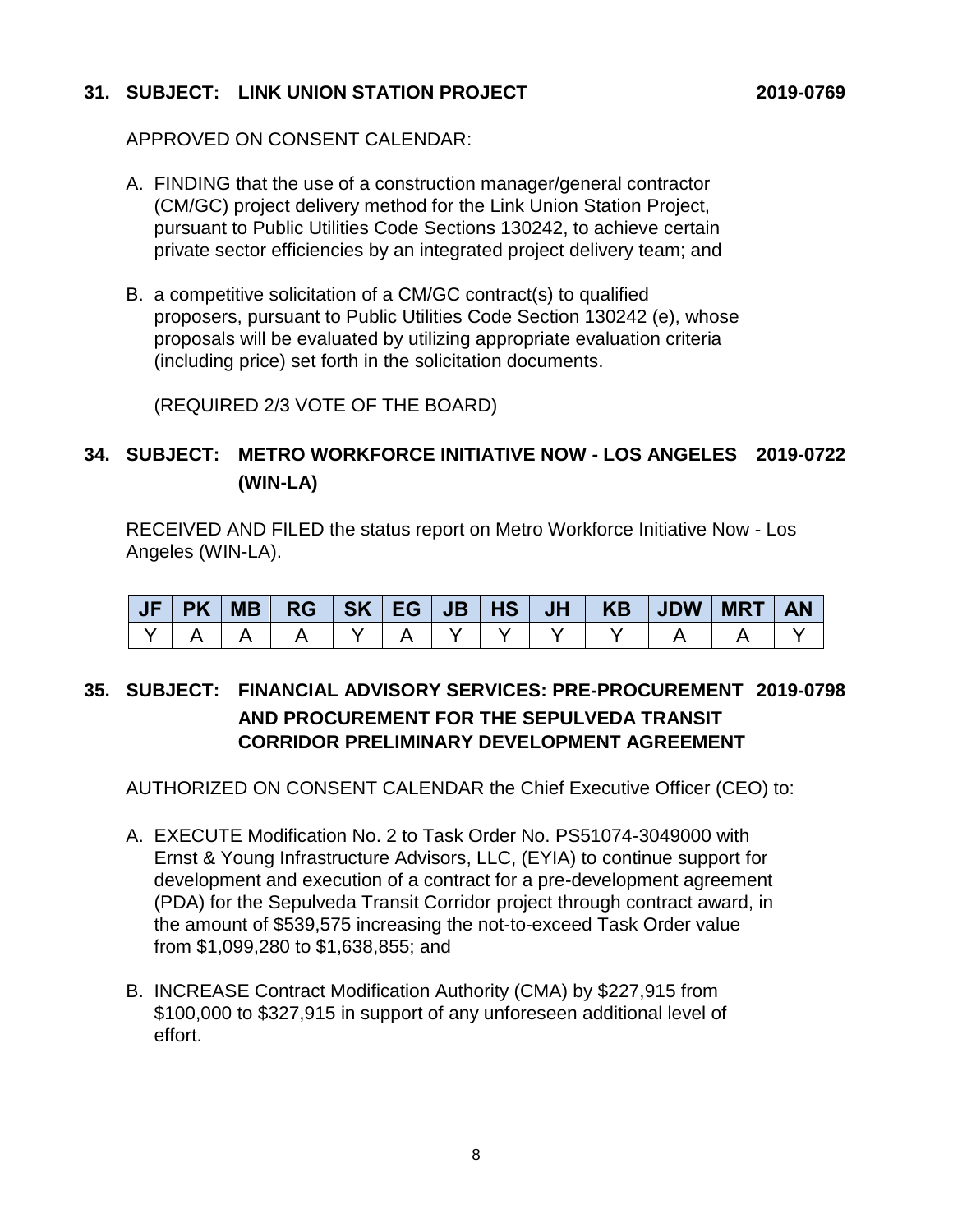# **36. SUBJECT: DIVISION 20 PORTAL WIDENING AND TURNBACK 2019-0778 FACILITY**

APPROVED ON CONSENT CALENDAR:

- A. minor changes to project definition and CEQA Addendum to the Final Environmental Impact Report (FEIR) for the Division 20 Portal Widening and Turnback Facility (Attachment A); and
- B. ESTABLISHED a Life-of-Project (LOP) Budget of \$801,749,577 for the Division 20 Portal Widening Turnback Project.

### **37. SUBJECT: 7TH AND METRO STATION RADIO REPLACEMENT 2019-0787**

INCREASED ON CONSENT CALENDAR the Life of Project (LOP) Budget for the Regional Connector Concurrent Non-FFGA Activities Project, capital project number 861228 by \$6,450,000 to a total amount of \$46,441,168. This will address critical radio system interface requirements at 7th & Metro.

### **38. SUBJECT: 2020 LEGISLATIVE PROGRAM 2019-0725**

APPROVED:

- A. RECEIVING the State and Federal Legislative Report;
- B. the proposed 2020 Federal Legislative Program as outlined in Attachment A; and
- C. the proposed 2020 State Legislative Program as outlined in Attachment B.

| JF | <b>PK</b> |  |  |  |  | MB   RG   SK   EG   JB   HS   JH   KB   JDW   MRT | <b>AN</b> |
|----|-----------|--|--|--|--|---------------------------------------------------|-----------|
|    |           |  |  |  |  |                                                   |           |

# **38.1 SUBJECT: 2020 LEGISLATIVE PROGRAM 2019-0859**

APPROVED motion by Directors Ridley-Thomas, Dupont-Walker, Kuehl, Butts and Garcetti that the Board:

A. Expand Metro's legislative agenda to support or sponsor legislation that would create new financial incentives, including an expansion of the welfare exemption for units covenanted at up to 120% of Area Median Income, to facilitate the development of affordable housing around transit; and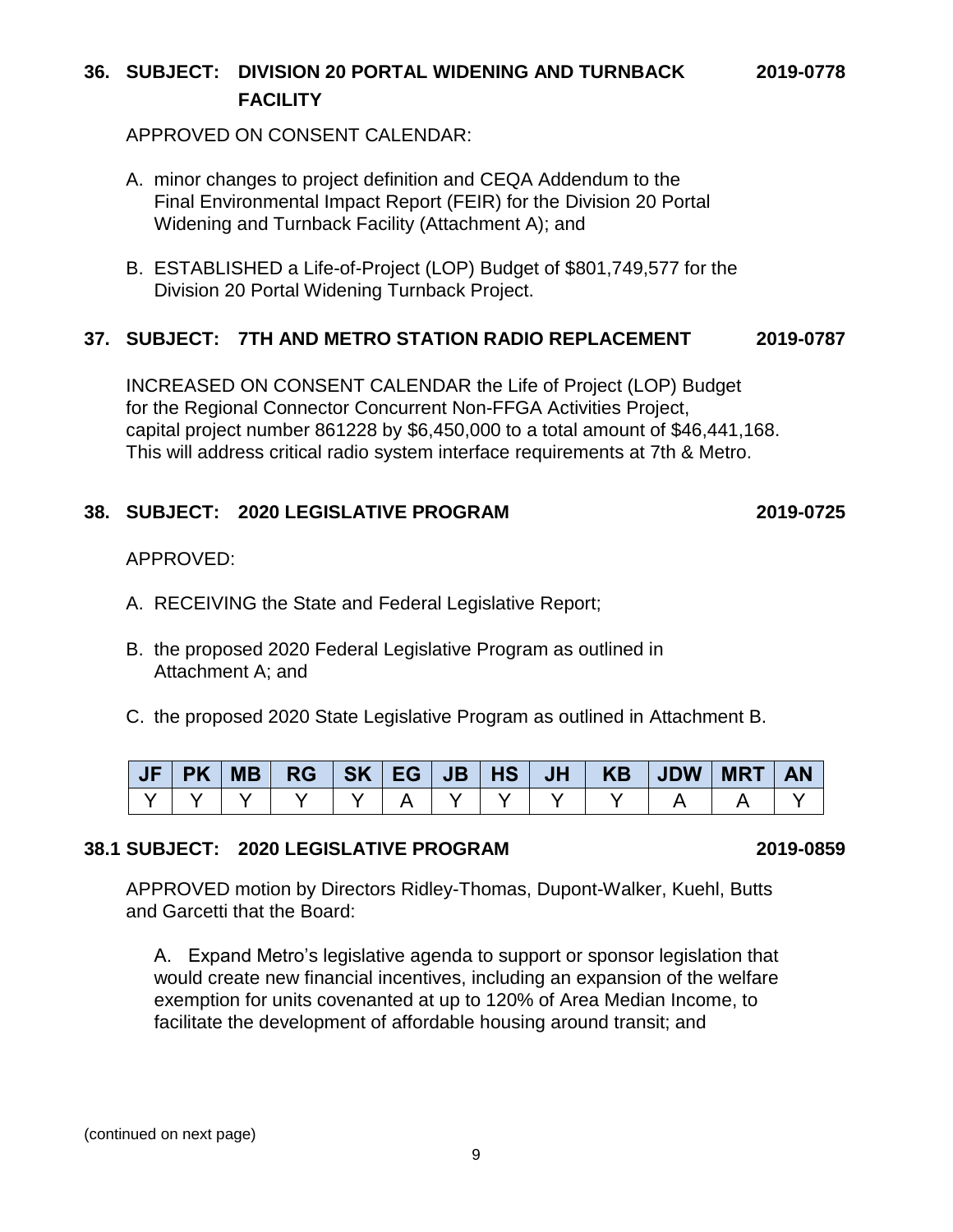B. Request that the Chief Executive Officer report to the Executive Management Committee during the January 2020 cycle with a supplemental legislative program recommendation for how to best engage and advocate on legislation concerning the supply and affordability of housing in Los Angeles County.

|  |  |  |  |  | JF PK MB  RG  SK EG JB HS JH   KB  JDW MRT | <b>AN</b> |
|--|--|--|--|--|--------------------------------------------|-----------|
|  |  |  |  |  |                                            |           |

# **39. SUBJECT: I-710 SOUNDWALL PACKAGE 2 PROJECT 2019-0796**

### APPROVED:

- A. HOLDING a public hearing on the proposed Resolution of Necessity; and
- C. a Resolution of Necessity (Attachment B) authorizing the commencement of an eminent domain action to acquire a Permanent Footing Easement, Temporary Construction Easement (TCE) and site improvements from the property identified as Parcel E-08 (APN: 6227-027-040).

(REQUIRED 2/3 VOTE OF THE BOARD)

| JF | <b>PK</b> | <b>MB</b> | $RG$ $SK$ $EG$ $\vert$ |  | $\overline{\mathsf{UB}}$ HS | JH <sub>V</sub> | KB | <b>UDW</b> | <b>MRT</b> | <b>AN</b> |
|----|-----------|-----------|------------------------|--|-----------------------------|-----------------|----|------------|------------|-----------|
|    |           |           |                        |  |                             |                 |    |            |            |           |

# **40. SUBJECT: ROSECRANS/MARQUARDT GRADE SEPARATION 2019-0801 PROJECT**

APPROVED:

- A. HOLDING a public hearing on the proposed Resolutions of Necessity; and
- B. the Resolutions of Necessity authorizing the commencement of an eminent domain action to acquire a Utility Overhang and Temporary Construction Easement from the properties identified as Parcels RM-03 (APN: 8059-029-009) and RM-06 (APN: 8059-029-029) and to acquire a Roadway Easement and Temporary Construction Easement from the property identified as Parcel RM-33 (APN: 8069-006-018). The properties listed above are herein referred to as "Properties."

# (REQUIRED 2/3 VOTE OF THE BOARD)

| JF |  |  |  |  |  | PK MB  RG   SK EG JB HS JH   KB  JDW MRT AN |  |
|----|--|--|--|--|--|---------------------------------------------|--|
|    |  |  |  |  |  |                                             |  |